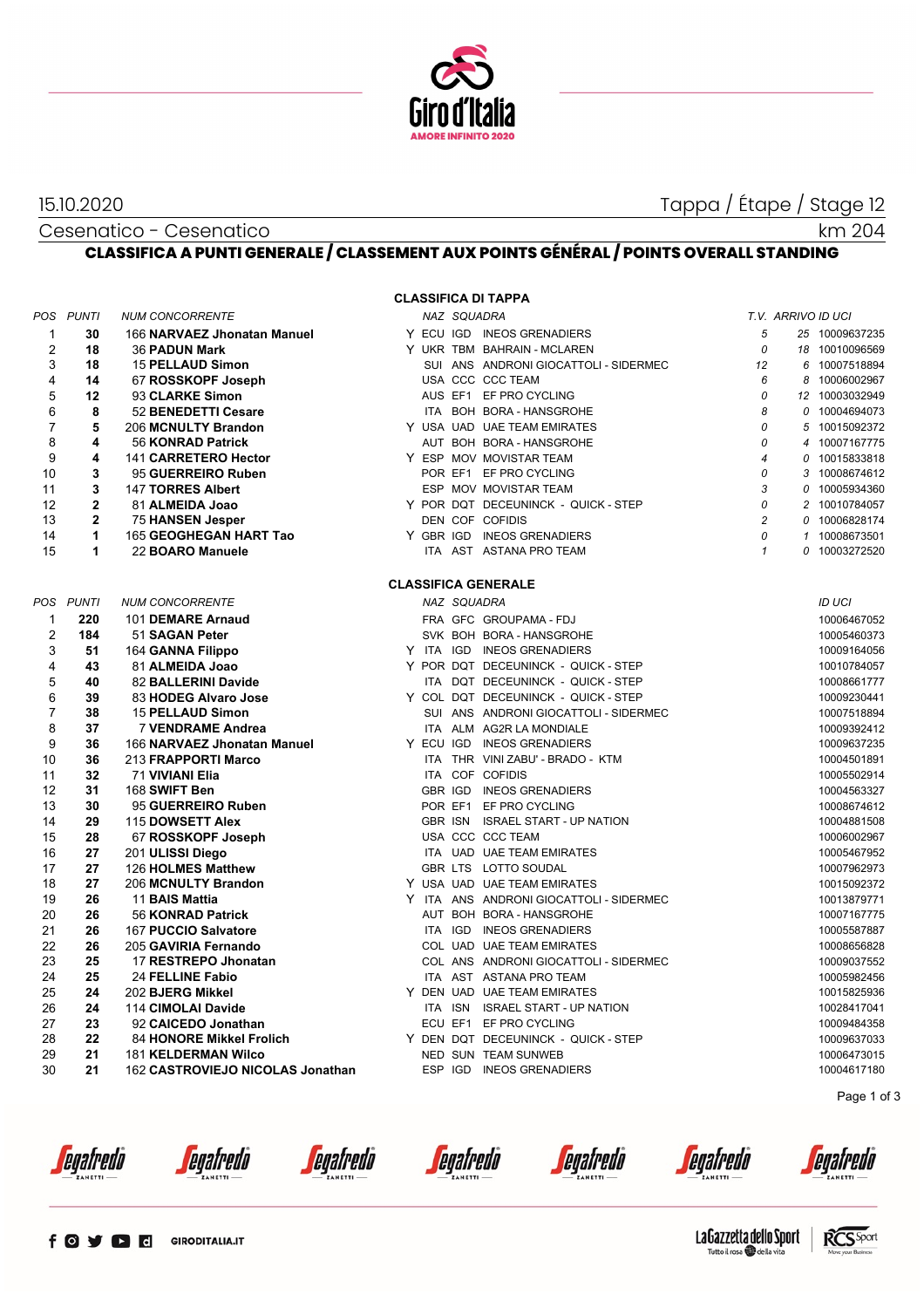

## Cesenatico - Cesenatico

# 15.10.2020 Tappa / Étape / Stage 12

## **CLASSIFICA A PUNTI GENERALE / CLASSEMENT AUX POINTS GÉNÉRAL / POINTS OVERALL STANDING**

#### **CLASSIFICA GENERALE**

|    | POS PUNTI      | <b>NUM CONCORRENTE</b>              |  | NAZ SQUADRA |                                         | <b>ID UCI</b> |
|----|----------------|-------------------------------------|--|-------------|-----------------------------------------|---------------|
| 31 | 21             | <b>32 BATTAGLIN Enrico</b>          |  |             | ITA TBM BAHRAIN - MCLAREN               | 10005467447   |
| 32 | 20             | 127 OLDANI Stefano                  |  |             | Y ITA LTS LOTTO SOUDAL                  | 10014972538   |
| 33 | 18             | <b>36 PADUN Mark</b>                |  |             | Y UKR TBM BAHRAIN - MCLAREN             | 10010096569   |
| 34 | 18             | <b>72 CONSONNI Simone</b>           |  |             | ITA COF COFIDIS                         | 10007890730   |
| 35 | 18             | 207 MOLANO BENAVIDES Juan Sebastian |  |             | COL UAD UAE TEAM EMIRATES               | 10008971268   |
| 36 | 17             | 93 CLARKE Simon                     |  |             | AUS EF1 EF PRO CYCLING                  | 10003032949   |
| 37 | 17             | <b>43 FIORELLI Filippo</b>          |  |             | ITA BCF BARDIANI CSF FAIZANE'           | 10010643207   |
| 38 | 16             | 211 VISCONTI Giovanni               |  |             | ITA THR VINI ZABU' - BRADO - KTM        | 10003105600   |
| 39 | 14             | <b>46 ROMANO Francesco</b>          |  |             | Y ITA BCF BARDIANI CSF FAIZANE'         | 10011133863   |
| 40 | 14             | 118 ZABEL Rick                      |  |             | GER ISN ISRAEL START - UP NATION        | 10007506366   |
| 41 | 13             | <b>128 VANHOUCKE Harm</b>           |  |             | Y BEL LTS LOTTO SOUDAL                  | 10014276865   |
| 42 | 13             | <b>16 RAVANELLI Simone</b>          |  |             | Y ITA ANS ANDRONI GIOCATTOLI - SIDERMEC | 10010086970   |
| 43 | 12             | 122 DE GENDT Thomas                 |  |             | BEL LTS LOTTO SOUDAL                    | 10004816739   |
| 44 | 12             | 18 RUMAC Josip                      |  |             | CRO ANS ANDRONI GIOCATTOLI - SIDERMEC   | 10007822729   |
| 45 | 12             | 185 HINDLEY Jai                     |  |             | Y AUS SUN TEAM SUNWEB                   | 10010982909   |
| 46 | 12             |                                     |  |             |                                         |               |
|    |                | 21 FUGLSANG Jakob                   |  |             | DEN AST ASTANA PRO TEAM                 | 10003401246   |
| 47 | 12             | 182 DENZ Nico                       |  |             | <b>GER SUN TEAM SUNWEB</b>              | 10008669659   |
| 48 | 10             | 57 MAJKA Rafal                      |  |             | POL BOH BORA - HANSGROHE                | 10005380450   |
| 49 | 10             | 112 BRANDLE Matthias                |  |             | AUT ISN ISRAEL START - UP NATION        | 10005391564   |
| 50 | 9              | 62 CERNY Josef                      |  |             | CZE CCC CCC TEAM                        | 10007523241   |
| 51 | 8              | 191 NIBALI Vincenzo                 |  |             | ITA TFS TREK - SEGAFREDO                | 10002837838   |
| 52 | 8              | 196 MOSCA Jacopo                    |  |             | ITA TFS TREK - SEGAFREDO                | 10007733914   |
| 53 | 8              | 154 O'CONNOR Ben                    |  |             | Y AUS NTT NTT PRO CYCLING               | 10009780513   |
| 54 | 8              | 218 ZARDINI Edoardo                 |  |             | ITA THR VINI ZABU' - BRADO - KTM        | 10005658114   |
| 55 | 8              | 52 BENEDETTI Cesare                 |  |             | ITA BOH BORA - HANSGROHE                | 10004694073   |
| 56 | 8              | 44 LONARDI Giovanni                 |  |             | Y ITA BCF BARDIANI CSF FAIZANE'         | 10014704978   |
| 57 | $\overline{7}$ | 102 FRANKINY Kilian                 |  |             | SUI GFC GROUPAMA - FDJ                  | 10008672790   |
| 58 | 6              | 33 BILBAO Pello                     |  |             | ESP TBM BAHRAIN - MCLAREN               | 10007609228   |
| 59 | 6              | 165 GEOGHEGAN HART Tao              |  |             | Y GBR IGD INEOS GRENADIERS              | 10008673501   |
| 60 | 6              | 8 WARBASSE Lawrence                 |  |             | USA ALM AG2R LA MONDIALE                | 10006003270   |
| 61 | 6              | 124 HAGEN Carl Fredrik              |  |             | NOR LTS LOTTO SOUDAL                    | 10088502578   |
| 62 | 6              | 216 VAN EMPEL Etienne               |  |             | NED THR VINI ZABU' - BRADO - KTM        | 10008653592   |
| 63 | 6              | 141 CARRETERO Hector                |  |             | Y ESP MOV MOVISTAR TEAM                 | 10015833818   |
| 64 | 6              | 64 GRADEK Kamil                     |  |             | POL CCC CCC TEAM                        | 10005750262   |
| 65 | 6              | 48 ZANA Filippo                     |  |             | Y ITA BCF BARDIANI CSF FAIZANE'         | 10015829370   |
| 66 | 5              | 146 SEPULVEDA Eduardo               |  |             | ARG MOV MOVISTAR TEAM                   | 10006564860   |
| 67 | 5              | <b>47 TONELLI Alessandro</b>        |  |             | ITA BCF BARDIANI CSF FAIZANE'           | 10007527786   |
| 68 | 5              | <b>152 CAMPENAERTS Victor</b>       |  |             | BEL NTT NTT PRO CYCLING                 | 10008913371   |
| 69 | 5              | 98 WHELAN James                     |  |             | Y AUS EF1 EF PRO CYCLING                | 10046251200   |
| 70 | 5              | <b>45 MAZZUCCO Fabio</b>            |  |             | Y ITA BCF BARDIANI CSF FAIZANE'         | 10015827451   |
| 71 | 4              | 155 POZZOVIVO Domenico              |  |             | ITA NTT NTT PRO CYCLING                 | 10002692540   |
| 72 | 4              | 148 VILLELLA Davide                 |  |             | ITA MOV MOVISTAR TEAM                   | 10008700880   |
| 73 | 4              | 121 ARMEE Sander                    |  |             | BEL LTS LOTTO SOUDAL                    | 10005708533   |
| 74 | 4              | 38 TRATNIK Jan                      |  |             | SLO TBM BAHRAIN - MCLAREN               | 10006486452   |
| 75 | 4              | 156 SOBRERO Matteo                  |  |             | Y ITA NTT NTT PRO CYCLING               | 10009976836   |
| 76 | 4              | 103 GUARNIERI Jacopo                |  |             | ITA GFC GROUPAMA - FDJ                  | 10003284543   |
| 77 | 3              | 142 CATALDO Dario                   |  |             | ITA MOV MOVISTAR TEAM                   | 10003092765   |
| 78 | 3              | 53 BODNAR Maciej                    |  |             | POL BOH BORA - HANSGROHE                | 10003349312   |
|    |                |                                     |  |             |                                         |               |

Page 2 of 3

*<u>egafredo</u>* 

*<u>egafredò</u>* 

*<u>egafredò</u>* 

*<u>egafredo</u>* 

*<u>egafredò</u>* 

*<u>egafredo</u>*